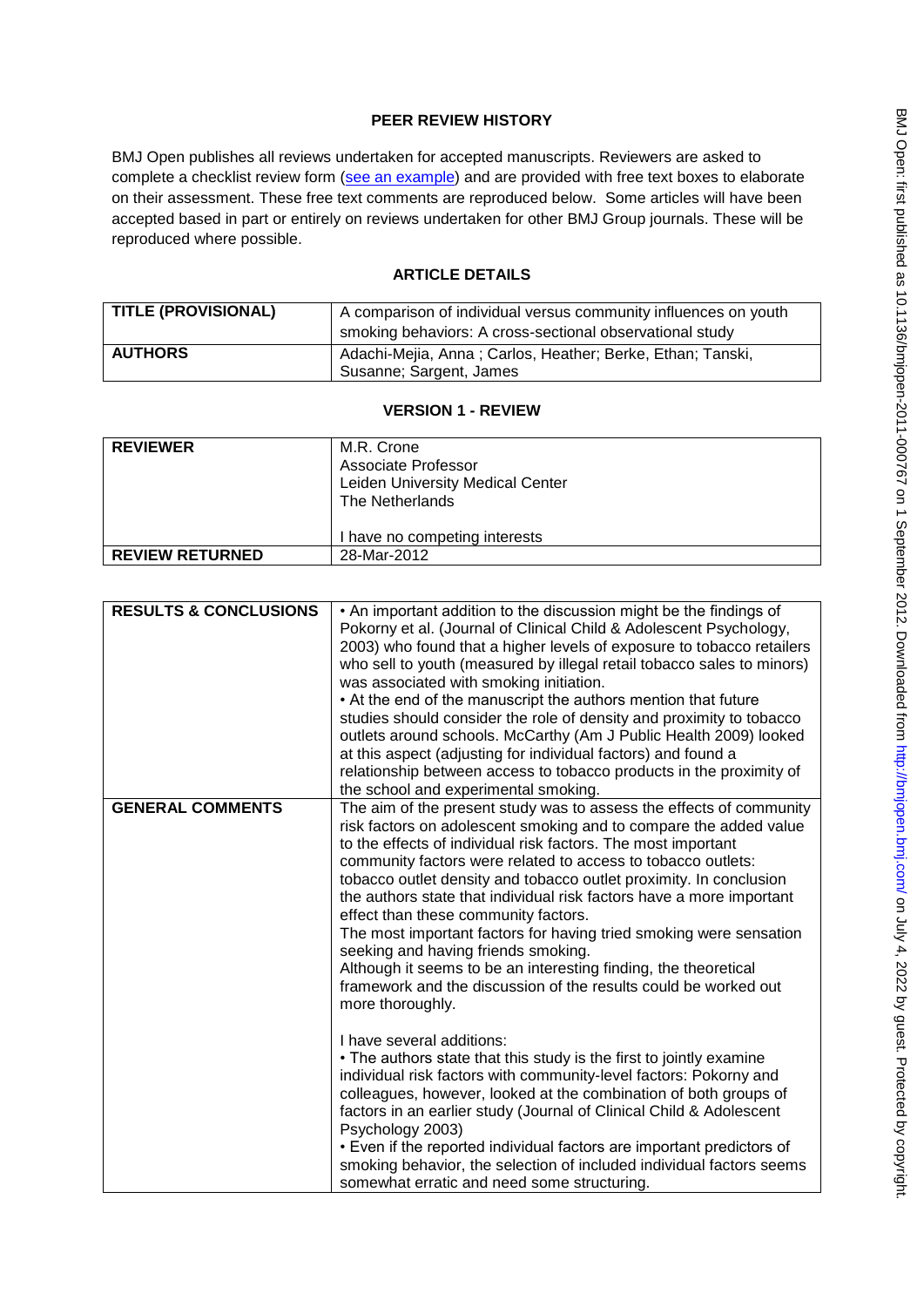| . It might be helpful to elaborate the description of the Theoretical  |
|------------------------------------------------------------------------|
| Framework: how do the four systems of this framework influencing       |
| smoking behaviors relate to the factors measured in this study? The    |
| authors indicate that tobacco outlet is part of the meso system:       |
| however the model of Bronfenbrenner describes this system as the       |
| interrelations between micro systems. The authors describe the         |
| individual factors and, as far as I can see, factors from two systems: |
| micro system (smoking siblings, smoking friends, perhaps also team     |
| sports participation), exo system (tobacco outlet, proportion of       |
| population black, proportion of low income etcetera). If using this    |
| framework, I also suggest using its categories/systems for reporting   |
| the results of the effects of the individual and contextual factors.   |
| • Considering that it is prohibited to sell tobacco products under the |
| age of 18, one hypothesis might also be that there is a relationship   |
| between access to tobacco products and smoking intensity from the      |
| age of 18.                                                             |
| Minor                                                                  |
| • Smoking intensity: how was it computed?                              |

| <b>REVIEWER</b>        | Martine Shareck                             |
|------------------------|---------------------------------------------|
|                        | Ph.D Candidate                              |
|                        | Université de Montréal                      |
|                        | Canada                                      |
|                        |                                             |
|                        | declare that I have no competing interests. |
| <b>REVIEW RETURNED</b> | 22-May-2012                                 |
|                        |                                             |

| <b>THE STUDY</b> | No information is given regarding the representativity of the sample<br>to the population of American youth. No information is given on<br>missing data.                                                                                                                                                                                                                                                                                                                                  |
|------------------|-------------------------------------------------------------------------------------------------------------------------------------------------------------------------------------------------------------------------------------------------------------------------------------------------------------------------------------------------------------------------------------------------------------------------------------------------------------------------------------------|
|                  | Regarding variable description, a few clarifications could be made:                                                                                                                                                                                                                                                                                                                                                                                                                       |
|                  | p.6, line 13 - Please specify that adolescent's residential location<br>was geocoded. Specifications could also be made elsewhere in the<br>manuscript (eg. p.9).                                                                                                                                                                                                                                                                                                                         |
|                  | p.6, Smoking intensity: How was an overall measure of smoking<br>intensity arrived at by combining 30-day smoking frequency and<br>intensity on weekdays and weekend days?                                                                                                                                                                                                                                                                                                                |
|                  | p.7, Sociodemographics: More detail should be given on the<br>creation of the socioeconomic index. It seems, from table 1, that this<br>was a continuous variable, but this reviewer fails to see how parents'<br>education and household income were combined into a continuous<br>indicator of socioeconomic status.                                                                                                                                                                    |
|                  | p.7, Sibling smoking: Response options should be given for this<br>question since otherwise, readers will only understand later that this<br>variable was used in a dichotomous (yes/no) expression.                                                                                                                                                                                                                                                                                      |
|                  | p.7, Team sports participation : This reviewer wonders about the<br>relevance of using the number of sports team one has played on<br>rather than the frequency (weekly or monthly for eg.) one has taken<br>part in team sports. Also, was there a lot of variability in this variable<br>? If not, a dichotomous (yes/no) expression of team sports<br>participation might be more meaningful and more relevant for<br>smoking. Reading the results section, p. 14, it seems as if this |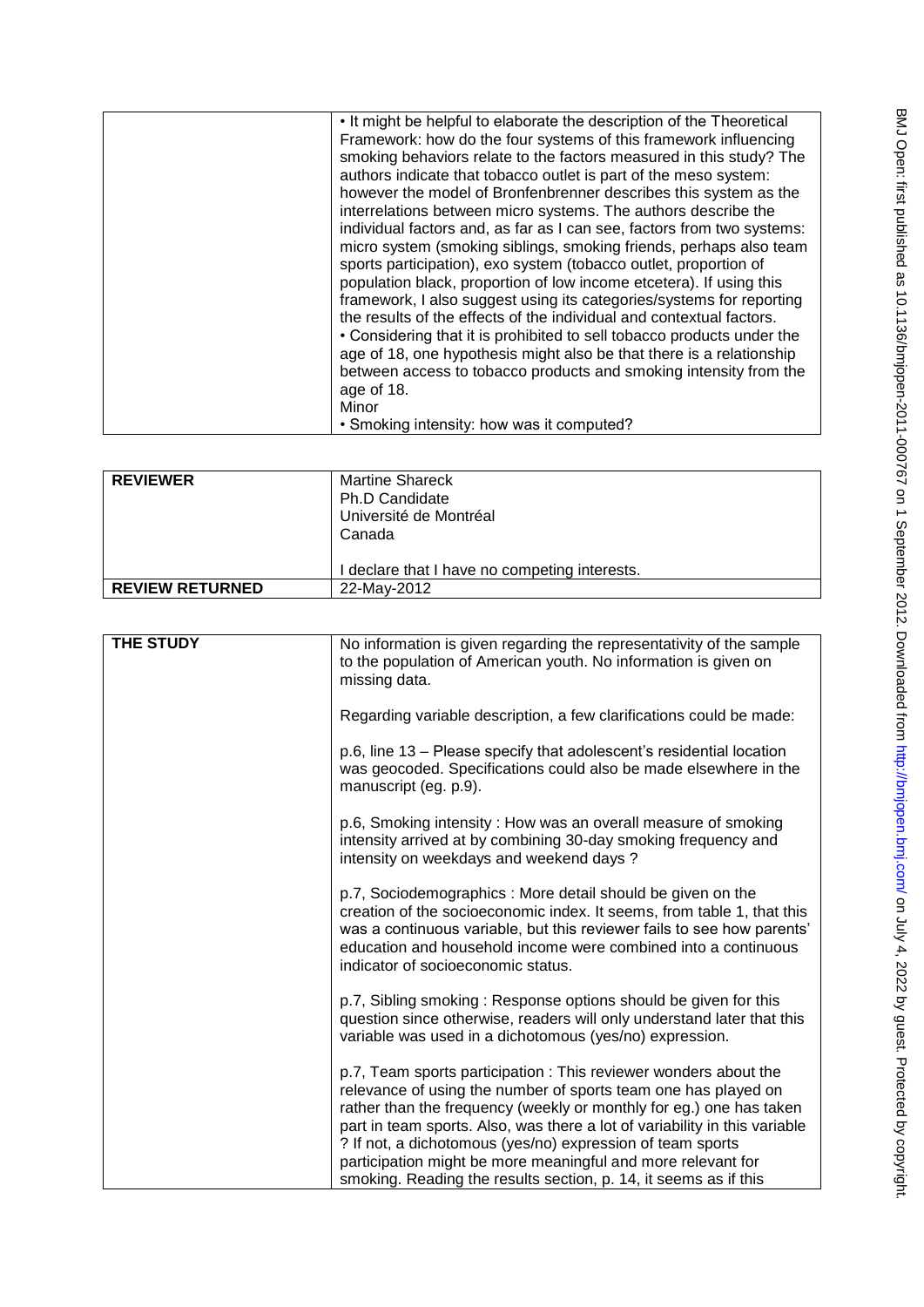|                                  | variable was finally used as a categorical one. In any case, this<br>should be clarified.                                                      |
|----------------------------------|------------------------------------------------------------------------------------------------------------------------------------------------|
|                                  | p.8, Sensation seeking: How were responses for the 5 items                                                                                     |
|                                  | combined into an overall index?                                                                                                                |
| <b>RESULTS &amp; CONCLUSIONS</b> | Table 1 has a number of problems which make it difficult to<br>understand:                                                                     |
|                                  | - Under the heading « tried smoking », proportion of participants                                                                              |
|                                  | having tried smoking, for a corresponding category, should be given                                                                            |
|                                  | rather than the « mean »                                                                                                                       |
|                                  | - It is not clear what the « mean » for « smoking intensity » refers to<br>- Which of these individual and community-level characteristics     |
|                                  | were statsitically significantly associated with either smoking                                                                                |
|                                  | outcomes ? These could be indicated with an asterisk and a                                                                                     |
|                                  | footnote.<br>- The interquartile range should be a signel number rather than a                                                                 |
|                                  | range, corresponding to $Q3 - Q1$ .                                                                                                            |
|                                  | - Was friend smoking used as a continuous variable or a categorical                                                                            |
|                                  | one ? It appears in both sections of the table.                                                                                                |
|                                  | p.18 : Please specify that proportion Black and Hispanics, and                                                                                 |
|                                  | poverty were census-tract measures of these variables.                                                                                         |
|                                  |                                                                                                                                                |
|                                  | Discussion section :                                                                                                                           |
|                                  | - In the discussion, the authors start using the expressions «                                                                                 |
|                                  | smoking onset » and « progression ». « Onset » and « progression »<br>have a temporal connotation to it, which make them different             |
|                                  | concepts from what the authors have studied, i.e having ever tried                                                                             |
|                                  | smoking (with no indication of whether or not respondents went on                                                                              |
|                                  | to smoke regularly after trying) and intensity. This reviewer believes<br>this distinction should be made clear and precise expressions should |
|                                  | be used throughout the discussion. As well, further research could                                                                             |
|                                  | be suggested to address these issues, given the fact that the                                                                                  |
|                                  | authors might have access to longitudinal data.                                                                                                |
|                                  | - A critical question this reviewer has is the following : could the lack                                                                      |
|                                  | of associations between density and proximity of tobacco outlets in                                                                            |
|                                  | participants' residential area be due to the exposure variables and<br>life environment (residential) studied not being relevant for this age  |
|                                  | group ? For example, sales to minors might be a more relevant                                                                                  |
|                                  | exposure to investigate for young people who are not of legal age to                                                                           |
|                                  | buy tobacco products. As well, the school environment, or the<br>combination of the residential and school environments might be               |
|                                  | more relevant spatial areas of exposure for this age group. These                                                                              |
|                                  | ideas are touched upon in the discussion, but this reviewer feels the                                                                          |
|                                  | conclusions (in the manuscript and in te abstract) should be<br>nuanced in light of these hypotheses.                                          |
|                                  | - This reviewer is curious to know what type of environmental                                                                                  |
|                                  | intervention the authors would recommend to lower sensation                                                                                    |
| <b>GENERAL COMMENTS</b>          | seeking among individuals (p.20, lines 15-17).<br>This article is well and clearly written. A major strength is the                            |
|                                  | sophisticated methods used by the authors to estimate tobacco                                                                                  |
|                                  | outlet density and proximity using kernel density estimates and road                                                                           |
|                                  | network distances respectively.                                                                                                                |
|                                  | Additional comments:                                                                                                                           |
|                                  |                                                                                                                                                |
|                                  | A stronger rationale should be made for studying the variables                                                                                 |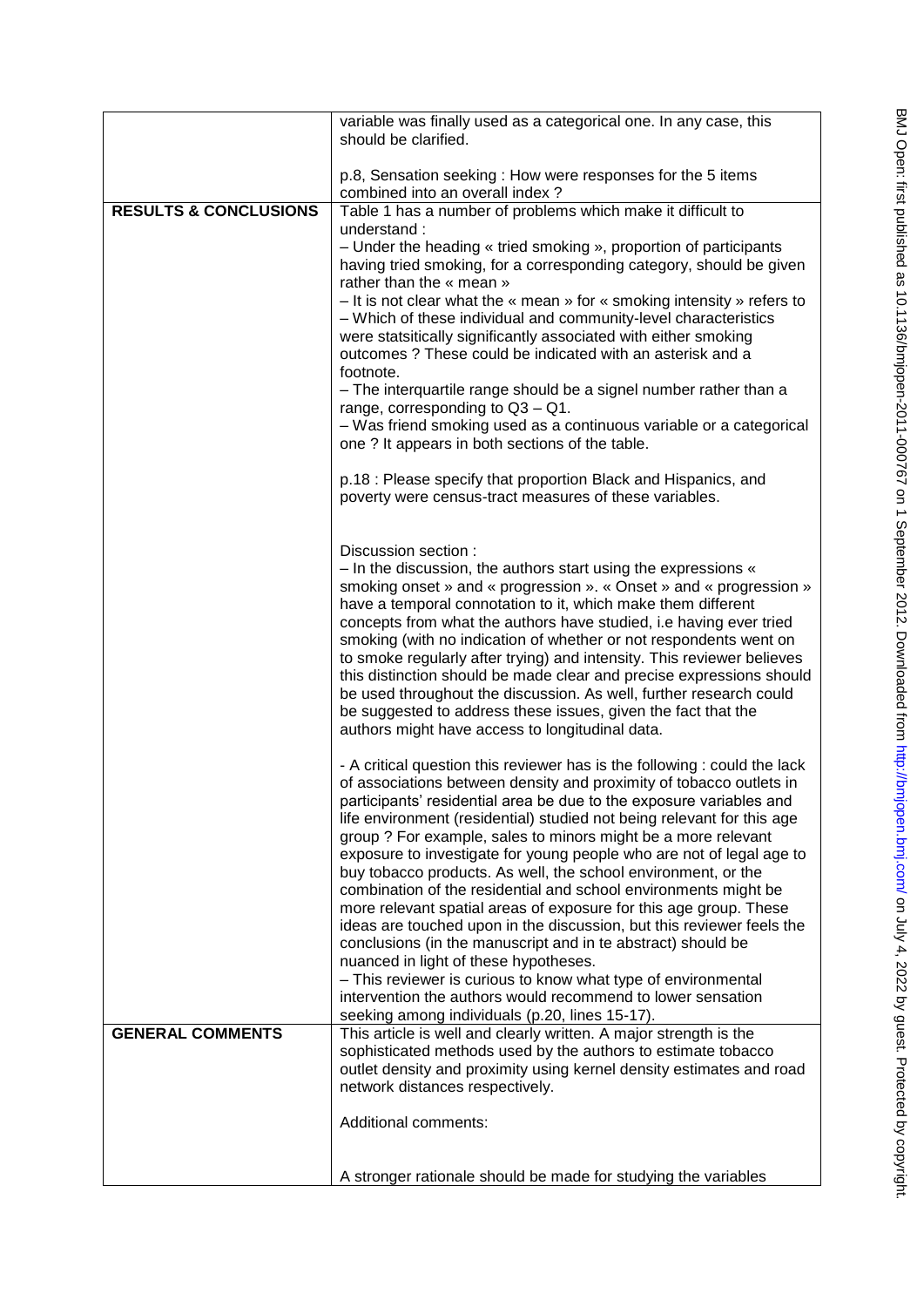| included in the models. The introduction/literature review is very<br>short. Why would, for example, exposure to smoking in movies or<br>participation in team sports be associated with higher or lower<br>likelihood of having tried smoking or with smoking intensity?                                                                                                                                                                                                   |
|-----------------------------------------------------------------------------------------------------------------------------------------------------------------------------------------------------------------------------------------------------------------------------------------------------------------------------------------------------------------------------------------------------------------------------------------------------------------------------|
| Have the authors examined the interaction between age and<br>neighbourhood-level exposures ? Could tobacco outlet density and<br>proximity be more important for older age groups such as the 17 and<br>18 year-olds ? Investigating this interaction would be more in line<br>with Bronfenbrenner's model which posits that different levels of risk<br>factors, from the individual to the community, interact. This would be<br>an interesting add up to the manuscript. |
| Specific comments :<br>p.4, line 29 – This reviewer finds it misleading that the authors talk<br>about « access » to tobacco outlets when actually referring to<br>exposure to tobacco outlets in youth who, by definition, cannot<br>legally purchase tobacco products. In this case, exposure does not<br>necessarily translate into access and this distinction should be made<br>clear                                                                                  |

## **VERSION 1 – AUTHOR RESPONSE**

Reviewer: M.R. Crone Associate Professor Leiden University Medical Center The Netherlands I have no competing interests

• An important addition to the discussion might be the findings of Pokorny et al. (Journal of Clinical Child & Adolescent Psychology, 2003) who found that a higher levels of exposure to tobacco retailers who sell to youth (measured by illegal retail tobacco sales to minors) was associated with smoking initiation.

>> We have added this reference to the discussion as suggested.

• At the end of the manuscript the authors mention that future studies should consider the role of density and proximity to tobacco outlets around schools. McCarthy (Am J Public Health 2009) looked at this aspect (adjusting for individual factors) and found a relationship between access to tobacco products in the proximity of the school and experimental smoking. The aim of the present study was to assess the effects of community risk factors on adolescent smoking and to compare the added value to the effects of individual risk factors. The most important community factors were related to access to tobacco outlets: tobacco outlet density and tobacco outlet proximity. In conclusion the authors state that individual risk factors have a more important effect than these community factors. The most important factors for having tried smoking were sensation seeking and having friends smoking. Although it seems to be an interesting finding, the theoretical framework and the discussion of the results could be worked out more thoroughly.

>> We have modified the manuscript in the Introduction, Methods, and Discussion to address the Reviewer's concerns. We have also added a reference to McCarthy et al. in the Discussion.

#### I have several additions:

• The authors state that this study is the first to jointly examine individual risk factors with communitylevel factors: Pokorny and colleagues, however, looked at the combination of both groups of factors in an earlier study (Journal of Clinical Child & Adolescent Psychology 2003)

>> We appreciate the Reviewer's suggestion to add this reference to the discussion in the point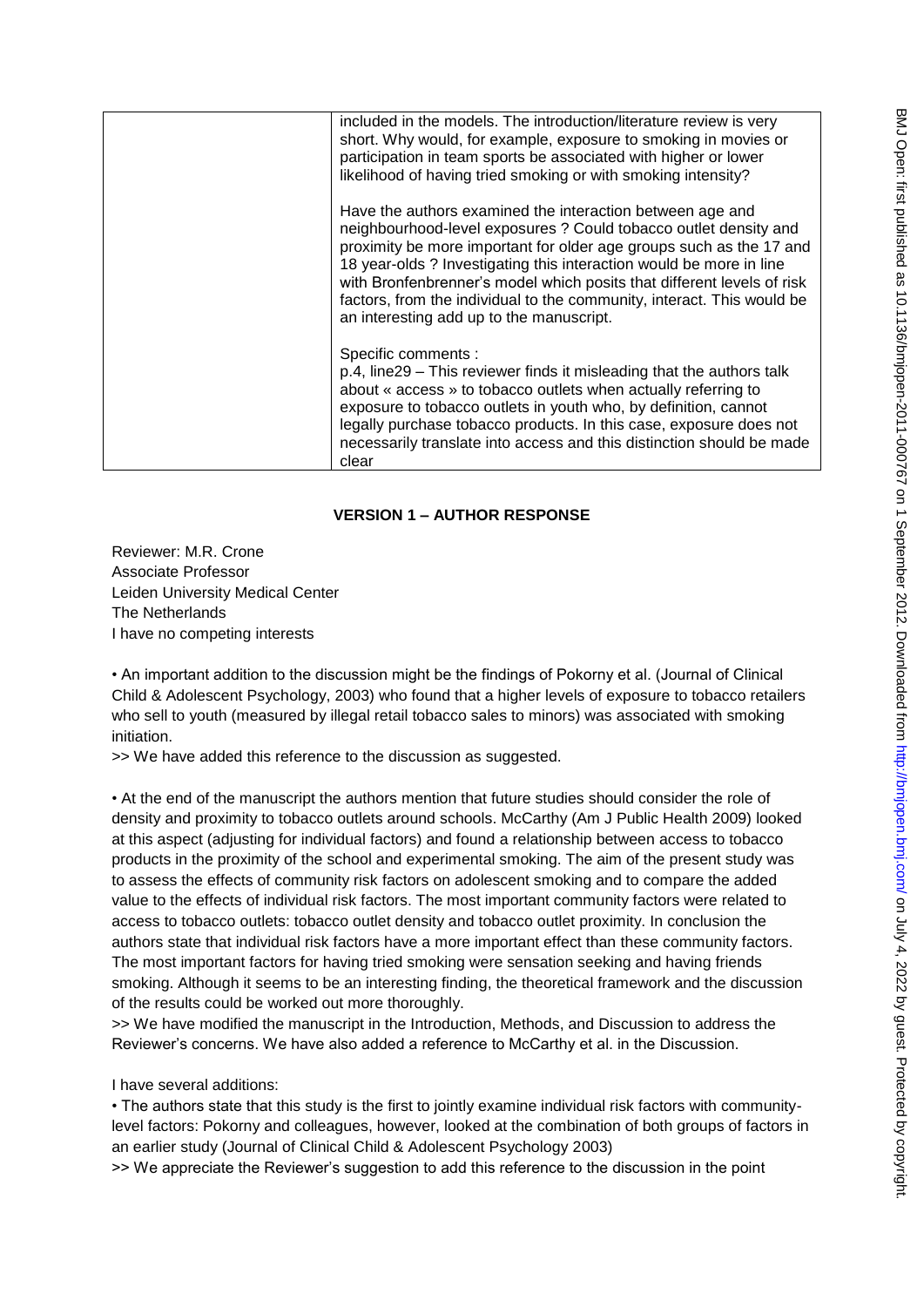above, and have added to our introduction that (unlike Pokorny et al.) our study is the first to engage in jointly examining these factors at the national level. Our study differs from Pokorny et al. in that we used geospatial analysis to measure tobacco retail density and proximity, and also differs from Pokorny et al. in that we control for many additional individual risk factors for youth smoking including exposure to movie smoking and sensation-seeking characteristics. Similar to Pokorny et al., we also did not find a relationship with tobacco retail density and youth smoking in our multivariate models. Their finding of a relationship between youth smoking initiation and youth purchases of tobacco in spite of the lack of relationship of youth smoking with tobacco retail density supports the need for a similar study to this one in young adults.

• Even if the reported individual factors are important predictors of smoking behavior, the selection of included individual factors seems somewhat erratic and need some structuring. >> We have modified the introduction to clarify our selection of individual factors.

• It might be helpful to elaborate the description of the Theoretical Framework: how do the four systems of this framework influencing smoking behaviors relate to the factors measured in this study? The authors indicate that tobacco outlet is part of the meso system: however the model of Bronfenbrenner describes this system as the interrelations between micro systems. The authors describe the individual factors and, as far as I can see, factors from two systems: micro system (smoking siblings, smoking friends, perhaps also team sports participation), exo system (tobacco outlet, proportion of population black, proportion of low income etcetera). If using this framework, I also suggest using its categories/systems for reporting the results of the effects of the individual and contextual factors.

>> We have modified the methods to explain the framework more clearly in the context of our selected variables, and also added to the discussion our thoughts about the relevance of this framework to our findings.

• Considering that it is prohibited to sell tobacco products under the age of 18, one hypothesis might also be that there is a relationship between access to tobacco products and smoking intensity from the age of 18.

>> This is a good point and we agree that it should be made in the manuscript. We now emphasize in the limitations section that a null finding among adolescents does not necessarily imply no relation in populations that may legally purchase the product. We include a statement to that effect in the conclusion of the abstract as well. Understanding that a major target of the advertising is young adults, further study should include a similar study to this one among young adults only.

### Minor

### • Smoking intensity: how was it computed?

>> The score was created using the "alpha" command in Stata 12. This command computes the interitem correlations or covariances for all pairs of variables in varlist and Cronbach's statistic for the scale formed from them. At least two variables must be specified with alpha. If used with the subcommand "generate(newvar)" the command specifies a scale constructed from the variable list be stored as a new variable. Items entered negatively are automatically reversed. If "std" is also specified, the scale is constructed by using standardized (mean 0, variance 1) values of the individual items. "Generate()" does not use casewise deletion. A score is created for every observation for which there is a response to at least one item (one variable in varlist is not missing). The summative score is divided by the number of items over which the sum is calculated. The variables included in the scale are described in detail in the methods section. In the case of this variable, we did not standardize the outcome measure.

Reviewer: Martine Shareck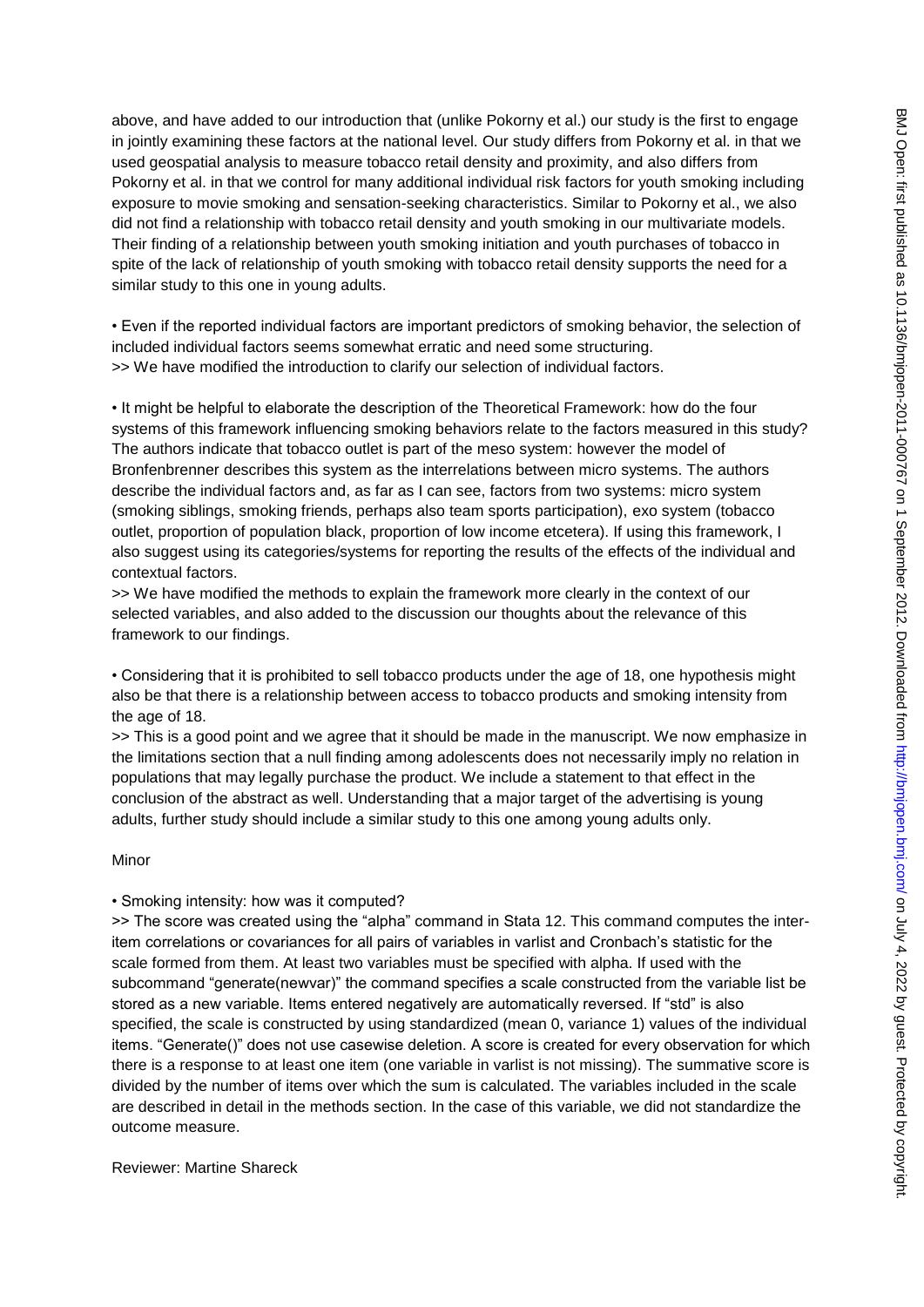Ph.D Candidate Université de Montréal Canada I declare that I have no competing interests.

No information is given regarding the representativity of the sample to the population of American youth.

>> We did not mean to imply that this was a representative sample of American youth, only that it was a national sample. At baseline, the adolescents enrolled in the sample were similar to U.S. adolescents with respect to region of the country, age, gender (equal proportions), and family income. There were slight differences in terms of race (the study slightly under-represented Blacks and overrepresented Hispanics). As mentioned in the methods section, by the 5th wave of the study (the basis for this manuscript) the sample was no longer representative, having lost higher proportions of minorities and the poor. For that reason, and in order to better study Black-White differences, the sample was "refreshed" with 598 Black adolescents. The sample, while not representative, captured adolescents from all 50 U.S. states.

No information is given on missing data.

>> There was little missing data. The number of adolescents surveyed was 3653, and the number in the final ever tried smoking model was 3543 (97%). We now state at the end of sample recruitment, ―We used a complete case analysis approach because only 110 subjects (3%) were missing data from one or more variables in the analysis."

Regarding variable description, a few clarifications could be made:

p.6, line 13 – Please specify that adolescent's residential location was geocoded. Specifications could also be made elsewhere in the manuscript (eg. p.9).

>> On Page 6, we clarify that "Most adolescent residential locations were geocoded to their home street address (N=3167). When home street address was not available, they were geocoded to their ZIP code centroid (N=479)."

p.6, Smoking intensity : How was an overall measure of smoking intensity arrived at by combining 30 day smoking frequency and intensity on weekdays and weekend days ? >> See response to Reviewer 1 above.

p.7, Sociodemographics : More detail should be given on the creation of the socioeconomic index. It seems, from table 1, that this was a continuous variable, but this reviewer fails to see how parents' education and household income were combined into a continuous indicator of socioeconomic status. >> SES was created using the "alpha" command in Stata 12 (described above) and specifying that it should produce a standardized scale. If std is specified, the scale reliability is calculated as defined by the general form of the Spearman–Brown Prophecy Formula.(1, 2) This expression corresponds to holding the assumption that the summative rating is the sum of the standardized variables.(1) We now state, "The standardized variable is centered around zero and a 1-point increase corresponds roughly to a 1 standard deviation increase in the scale."

p.7, Sibling smoking : Response options should be given for this question since otherwise, readers will only understand later that this variable was used in a dichotomous (yes/no) expression. >> We have made this addition.

p.7, Team sports participation : This reviewer wonders about the relevance of using the number of sports team one has played on rather than the frequency (weekly or monthly for eg.) one has taken part in team sports. Also, was there a lot of variability in this variable ? If not, a dichotomous (yes/no) expression of team sports participation might be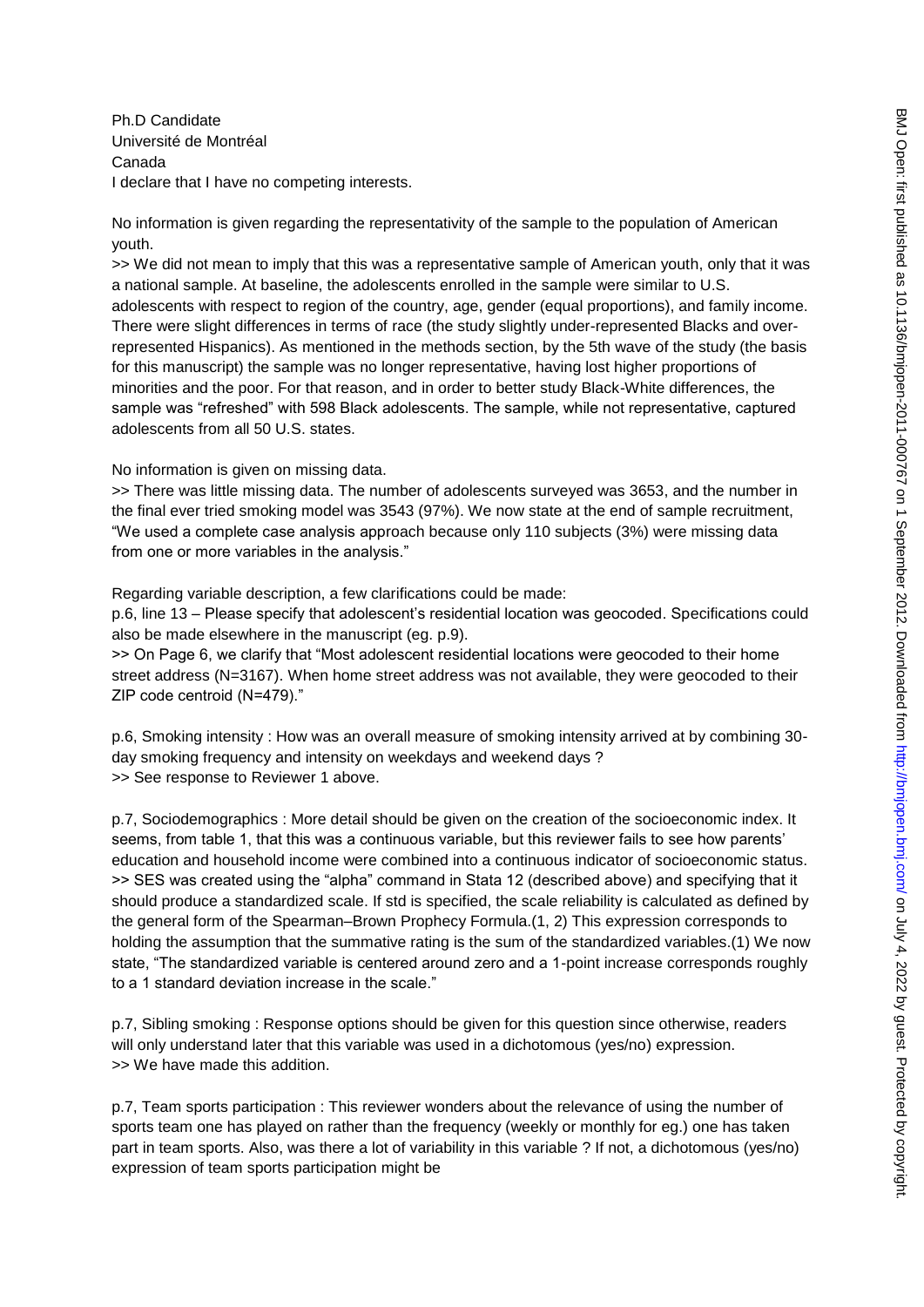more meaningful and more relevant for smoking. Reading the results section, p. 14, it seems as if this variable was finally used as a categorical one. In any case, this should be clarified. >> We regret not giving readers more information about this variable. We now include the following statement after the description of the ascertainment of the variable, "Team sports participation was skewed right, with responses ranging up to 12 but only four percent of responses greater than four. To limit outlier influence, all responses >4 were recoded to 4." The numbers correspond to the number of sports teams the subject reported playing on. As with the other variables, this one was recoded so that 0 corresponded to none and 1 corresponded to four teams, in order to allow an association size comparison with the other variables in the model.

We understand the Reviewer's point about frequency, but it was not asked about team sports.

p.8, Sensation seeking : How were responses for the 5 items combined into an overall index? >> Sensation seeking was constructed using the "alpha" command in Stata 12 as described above. Since both reviewers inquired about this method, we added the following into the methods section just prior to the description of the dependent variables: "The dependent and independent variables include dichotomous, polychotomous and continuous variables. Three variables (smoking intensity, socioeconomic status, and sensation seeking) are scales derived from two or more items, constructed using the "alpha, gen(varlist)" command in Stata 12. The sections below describe how we ascertained the information, constructed the variables, handled outliers, and rescaled the variables in order to compare the associations in our analytical models."

Table 1 has a number of problems which make it difficult to understand : – Under the heading « tried smoking », proportion of participants having tried smoking, for a corresponding category, should be given rather than the « mean » >> We appreciate the Reviewer's point and have modified the text as suggested.

– It is not clear what the « mean » for « smoking intensity » refers to >> Smoking intensity is a variable that ranges from 0 to 4. Mean refers to the mean level of the variable for the subjects in each group.

– Which of these individual and community-level characteristics were statsitically significantly associated with either smoking outcomes ? These could be indicated with an asterisk and a footnote. >> We preferred not to include tests of statistical significance in Table 1, preferring to communicate this information instead in Tables 3 and 4, under the heading Unadjusted Odds Ratio. Presenting it in this way avoids arbitrariness of setting the p-value at 0.05 by presenting 95% confidence intervals.

– The interquartile range should be a signel number rather than a range, corresponding to Q3 – Q1. >> We have modified the label in the table to clarify that we are showing Quartiles 1 and 3.

– Was friend smoking used as a continuous variable or a categorical one ? It appears in both sections of the table.

>> Friend smoking was used as a categorical variable; we have corrected this inconsistency in the table.

p.18 : Please specify that proportion Black and Hispanics, and poverty were census-tract measures of these variables.

>> We have added this specification to each of the tables.

#### Discussion section :

– In the discussion, the authors start using the expressions « smoking onset » and « progression ». « Onset » and «progression » have a temporal connotation to it, which make them different concepts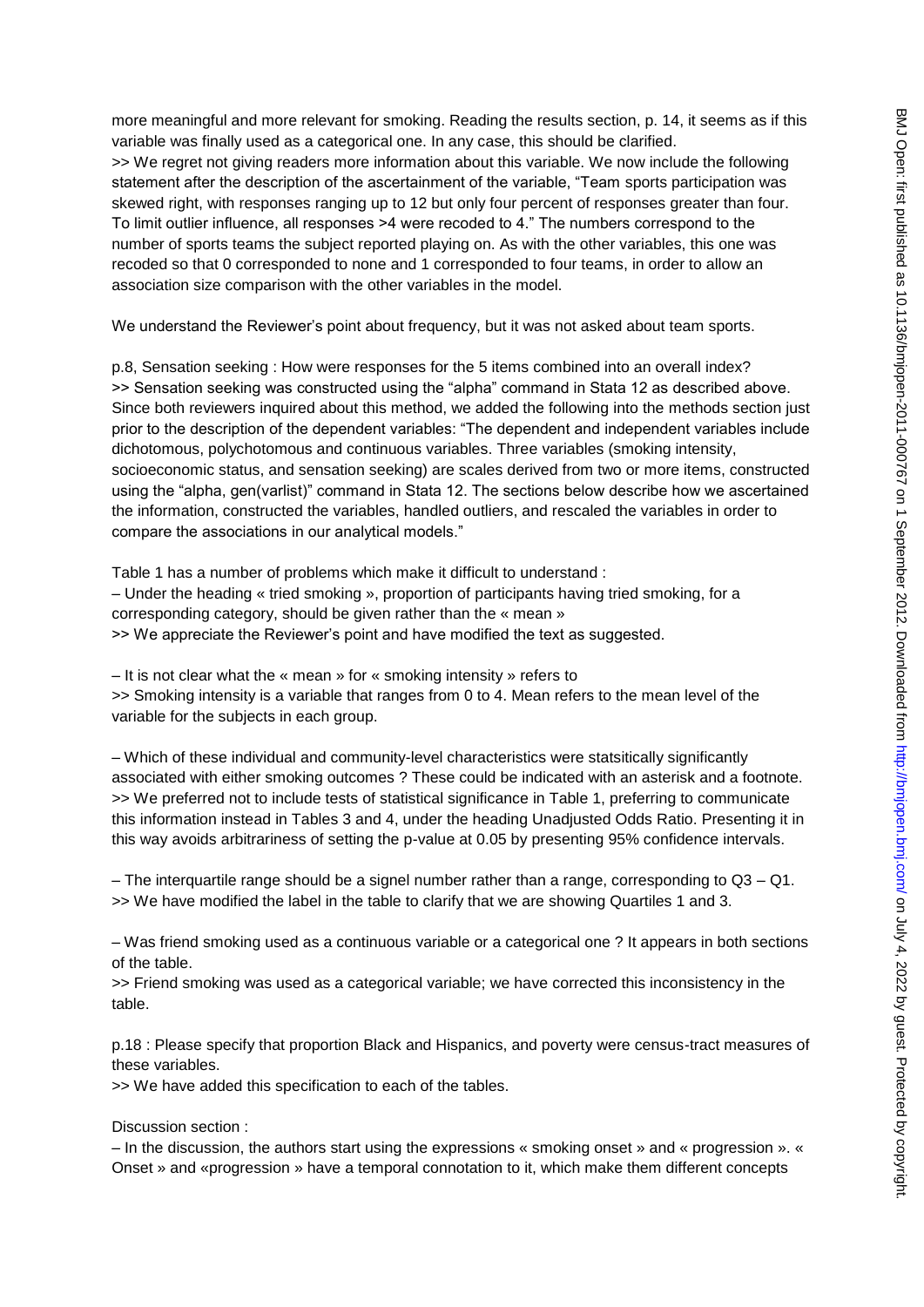from what the authors have studied, i.e having ever tried smoking (with no indication of whether or not respondents went on to smoke regularly after trying) and intensity. This reviewer believes this distinction should be made clear and precise expressions should be used throughout the discussion. As well, further research could be suggested to address these issues, given the fact that the authors might have access to longitudinal data.

>> We appreciate the Reviewer's point and have modified the text to more accurately reflect what we studied, which is trying smoking and smoking intensity in a cross-sectional context.

- A critical question this reviewer has is the following : could the lack of associations between density and proximity of tobacco outlets in participants' residential area be due to the exposure variables and life environment (residential) studied not being relevant for this age group ? For example, sales to minors might be a more relevant exposure to investigate for young people who are not of legal age to buy tobacco products. As well, the school environment, or the combination of the residential and school environments might be more relevant spatial areas of exposure for this age group. These ideas are touched upon in the discussion, but this reviewer feels the conclusions (in the manuscript and

in te abstract) should be nuanced in light of these hypotheses.

>> We understand this point. Clearly, tobacco outlet density and proximity could have a null association with behavior in the context of an underage smoker, who is probably fairly constrained regarding where he or she may purchase tobacco. We clarify this point in the limitations section of the discussion. We added the following statement to the end of paragraph 3 in the discussion: "The lack of an association between tobacco outlet density and youth smoking does not preclude finding one in young adults or older adults, who are undoubtedly less constrained in their purchase of tobacco at retail outlets compared to youth." We added the following statement to the end of the abstract conclusion: "This finding may not apply to young adults, who are less constrained in where they may purchase tobacco."

We have added the role of the school environment as another area to consider as part of the limitations mentioned. The following statement may be found at the end of the fourth paragraph of the discussion: "Finally, we assessed tobacco density and proximity at the home, not the school. Future studies should consider the role of school density and proximity to tobacco outlets around schools in context of individual risk factors."

– This reviewer is curious to know what type of environmental intervention the authors would recommend to lower sensation seeking among individuals (p.20, lines 15-17). >> We have published data that suggest seeing adult rated media increases growth in sensation seeking during adolescence. That study is cited in the discussion, and we repeat the citation here, along with the abstract of that publication (see Stoolmiller et al.).(3)

This article is well and clearly written. A major strength is the sophisticated methods used by the authors to estimate tobacco outlet density and proximity using kernel density estimates and road network distances respectively.

>> Thank you.

#### Additional comments:

A stronger rationale should be made for studying the variables included in the models. The introduction/literature review is very short. Why would, for example, exposure to smoking in movies or participation in team sports be associated with higher or lower likelihood of having tried smoking or with smoking intensity?

>> We have expanded the first paragraph to more clearly explain the variables included in the models.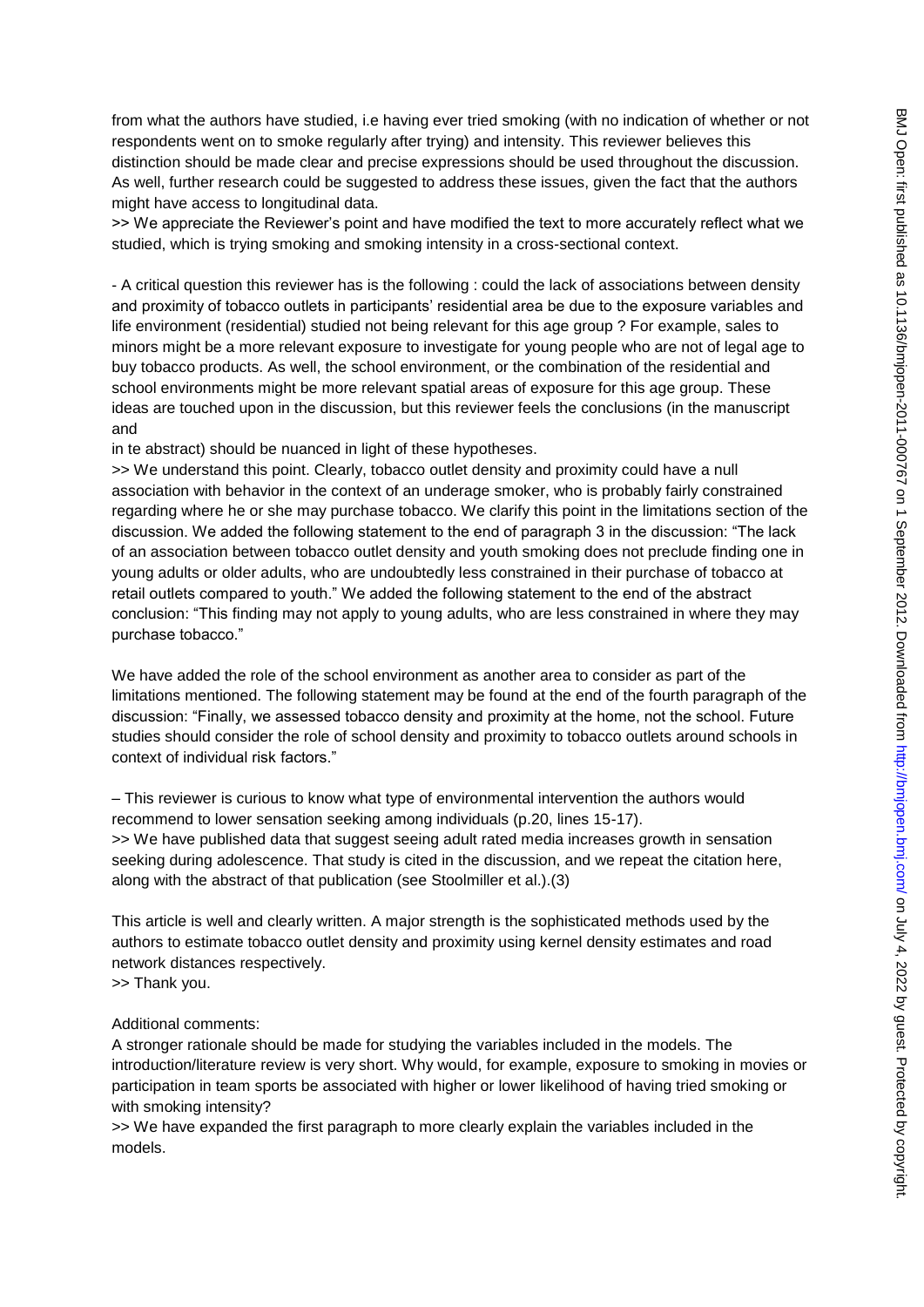Have the authors examined the interaction between age and neighbourhood-level exposures ? Could tobacco outlet density and proximity be more important for older age groups such as the 17 and 18 year-olds ? Investigating this interaction would be more in line with Bronfenbrenner's model which posits that different levels of risk factors, from the

individual to the community, interact. This would be an interesting add up to the manuscript. >> Only 410 of the subjects were 18 or older, which limited the ability to test for an interaction. Nevertheless, we created an age dummy variable that was 1 for  $>=18$  and 0 otherwise and entered it in each regression as an interaction variable with tobacco outlet density. We also created an age dummy variable that was 1 for  $>=17$  and 0 otherwise and using the same method. Neither showed a significant interaction. We also reran both models after excluding subjects whose tobacco density was calculated at the Zip Code centroid. We have summarized these findings in the closing paragraph of the results section: "The tobacco outlet density—smoking association was not significantly different for those 18 years and older in either the tried smoking or the smoking intensity model. Additionally, excluding subjects for whom Zip Code centroid was used as a proxy for home address had little impact on the results."

#### Specific comments :

p.4, line29 – This reviewer finds it misleading that the authors talk about « access » to tobacco outlets when actually referring to exposure to tobacco outlets in youth who, by definition, cannot legally purchase tobacco products. In this case, exposure does not necessarily translate into access and this distinction should be made clear

>> We did not intend to mislead but were employing the more general meaning to the term "access" (Merrian Webster definition, "ability to enter, approach, or pass to and from a place or to approach or communicate with a person or thing"). Youth may not be able to legally purchase tobacco in retail outlets, but that does not mean they are barred from access to the multitude of messages emanating from these establishments, or that they cannot find a retailer willing to break the rules if they look hard enough. To clarify this concept, we have added an explanation about what we mean by access in the introduction. It reads, "This study examines the role of access to tobacco outlets compared to individual risk factors on youth smoking. By access, we mean approaching, entering, exiting, and having exposure to information imparted to potential customers about tobacco products, including visibility of in-store and storefront advertising"

#### **REFERENCES**

1. Nunnally JC, Bernstein IH. Psychometric Theory. 3rd ed. New York: McGraw-Hill; 1994. 2. Allen MJ, Yen WM. Introduction to Measurement Theory. Monterey, CA: Brooks/Cole; 1979. 3. Stoolmiller M, Gerrard M, Sargent JD, Worth KA, Gibbons FX. R-rated movie viewing, growth in sensation seeking and alcohol initiation: reciprocal and moderation effects. Prev Sci. 2010;11(1):1-13. Epub 2009/08/06.

STOOLMILLER, M., GERRARD, M., SARGENT, J. D., WORTH, K. A. & GIBBONS, F. X. (2010) Rrated movie viewing, growth in sensation seeking and alcohol initiation: reciprocal and moderation effects, Prev Sci, 11, 1-13.

ABSTRACT: The current study employed parallel process and discrete time hazard regressions to examine the interplay among exposure to R-rated movies, sensation seeking, and initiation of alcohol use in a national U.S. sample (N=6255) of adolescents, ages 10–14, who were followed over four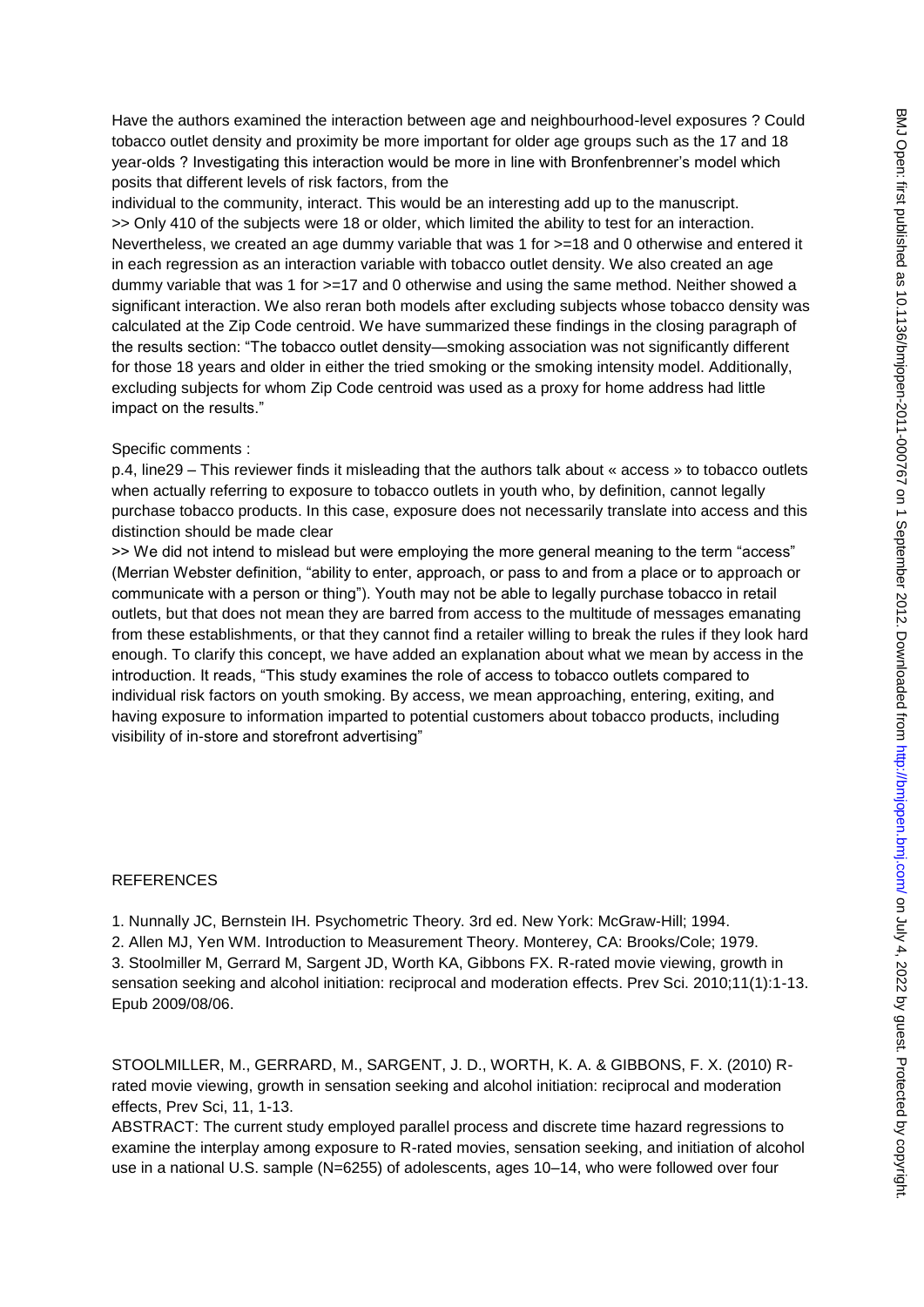waves spanning 2 years. There was a short-term reciprocal

relation between watching R-rated movies and sensation seeking, but over the 2-year observation period, exposure to R-rated movies was associated with increases in sensation seeking and not vice versa. Sensation seeking also moderated the effect of watching R-rated movies on initiation of alcohol consumption such that exposure was associated with greater increases in initiation of alcohol use among low sensation than among high sensation seeking adolescents. The study provides empirical evidence of an environmental media effect on sensation seeking, and important new information about the relations among sensation seeking, media exposure, and adolescent alcohol use.

# **VERSION 2 – REVIEW**

| <b>REVIEWER</b>        | Shareck, Martine<br>Université de Montréal, Médecine sociale et préventive |
|------------------------|----------------------------------------------------------------------------|
| <b>REVIEW RETURNED</b> | 20-Jul-2012                                                                |

| <b>GENERAL COMMENTS</b> | I was pleased to see that the authors clearly responded to the                                                                                                                                                                                                                                                                                                                                                                                                                                                                                                                                                                                                                                              |
|-------------------------|-------------------------------------------------------------------------------------------------------------------------------------------------------------------------------------------------------------------------------------------------------------------------------------------------------------------------------------------------------------------------------------------------------------------------------------------------------------------------------------------------------------------------------------------------------------------------------------------------------------------------------------------------------------------------------------------------------------|
|                         | reviewers concerns and questions. The manuscript is now greatly<br>improved. It is much clearer from the introduction why the specific                                                                                                                                                                                                                                                                                                                                                                                                                                                                                                                                                                      |
|                         | risk factors included in the models were chosen. As well, I                                                                                                                                                                                                                                                                                                                                                                                                                                                                                                                                                                                                                                                 |
|                         | appreciate the definition given about what the authors mean by                                                                                                                                                                                                                                                                                                                                                                                                                                                                                                                                                                                                                                              |
|                         | "access".                                                                                                                                                                                                                                                                                                                                                                                                                                                                                                                                                                                                                                                                                                   |
|                         | I now only have a few minor comments and suggestions:                                                                                                                                                                                                                                                                                                                                                                                                                                                                                                                                                                                                                                                       |
|                         | - I understand that the scale used to represent smoking intensity<br>combines days on which the participants smoked and the number of<br>cigarettes smoked on those days. Higher values can thus either<br>characterize the smoking intensity of an individual who has smoked<br>a large number of cigarettes on a few days or few cigarettes on<br>many days. I find this very interesting although the rationale for<br>using this measure rather than more traditional ones such as<br>average number of cigarettes smoked on days where someone<br>smoked is not explicit in the manuscript. I think it would be an nice<br>addition to include this and to show the advantages this measure<br>offers. |
|                         | - there is a small mistake on p.7, line 46 : the sentence should be «<br>those who responded « none » were categorized as never smokers<br>$\mathcal{V}$                                                                                                                                                                                                                                                                                                                                                                                                                                                                                                                                                    |
|                         | - the publication year of the Industry Classification documents used<br>to estimate tobacco outlets measures should be given in the text to<br>give a sense of how good a representation of youth's environments<br>it offers.                                                                                                                                                                                                                                                                                                                                                                                                                                                                              |
|                         | - What is the poverty level used to calculate the proportion of the<br>population below the poverty level? This might be useful to compare<br>this study with studies from other countries and it should be<br>mentioned somewhere in the text.                                                                                                                                                                                                                                                                                                                                                                                                                                                             |
|                         | - there is a typo on p. 23, line 44: the sentence should read: "it would<br>be unusual" rather than "an unusual"                                                                                                                                                                                                                                                                                                                                                                                                                                                                                                                                                                                            |
|                         | <b>Martine Shareck</b>                                                                                                                                                                                                                                                                                                                                                                                                                                                                                                                                                                                                                                                                                      |
|                         | PhD Candidate in Public Health and Health Promotion                                                                                                                                                                                                                                                                                                                                                                                                                                                                                                                                                                                                                                                         |
|                         | Université de Montréal                                                                                                                                                                                                                                                                                                                                                                                                                                                                                                                                                                                                                                                                                      |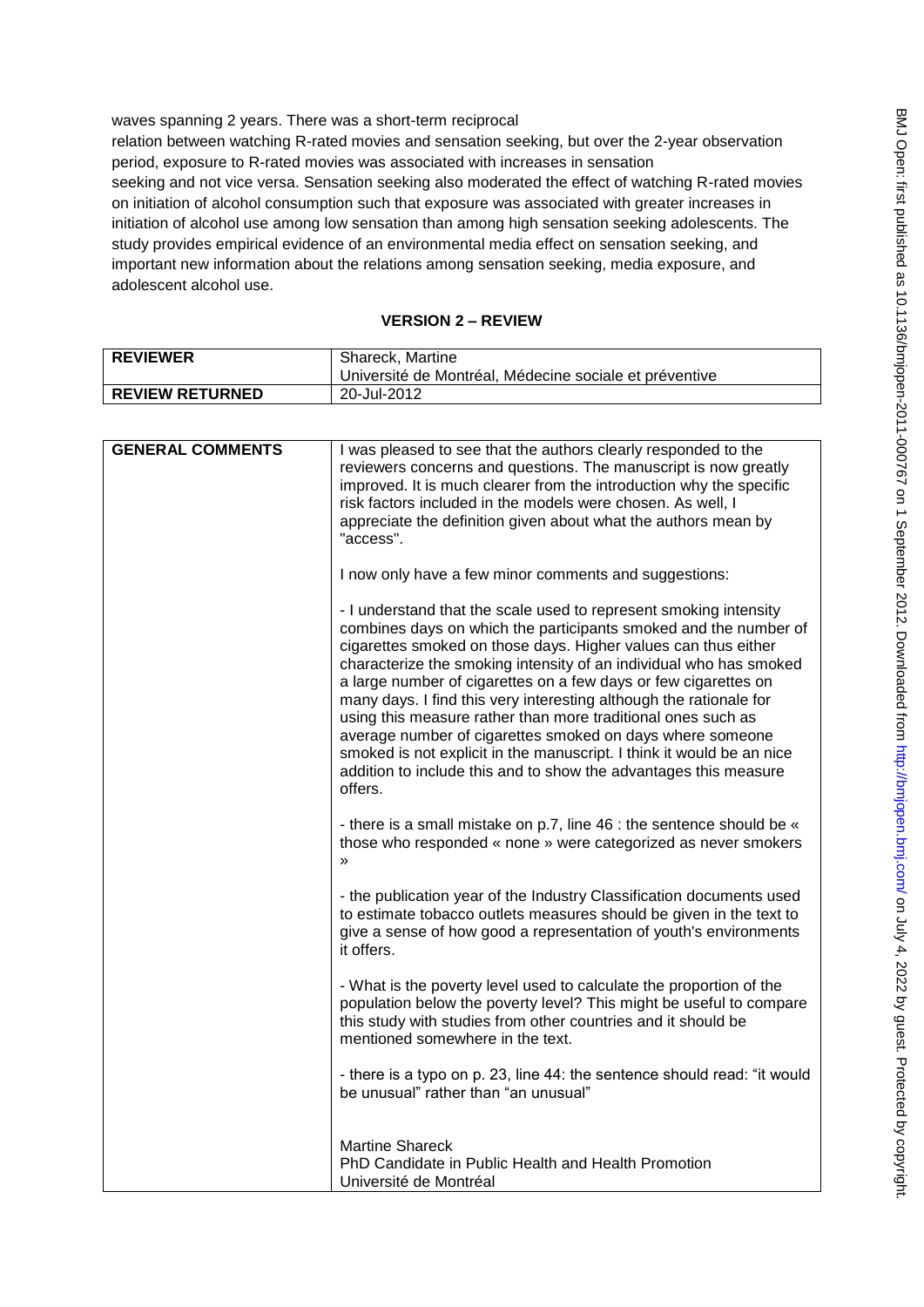Canada

#### **VERSION 2 – AUTHOR RESPONSE**

Reviewer: Martine Shareck PhD Candidate in Public Health and Health Promotion Université de Montréal Canada

I was pleased to see that the authors clearly responded to the reviewers concerns and questions. The manuscript is now greatly improved. It is much clearer from the introduction why the specific risk factors included in the models were chosen. As well, I appreciate the definition given about what the authors mean by "access".

>> Thank you.

I now only have a few minor comments and suggestions:

- I understand that the scale used to represent smoking intensity combines days on which the participants smoked and the number of cigarettes smoked on those days. Higher values can thus either characterize the smoking intensity of an individual who has smoked a large number of cigarettes on a few days or few cigarettes on many days. I find this very interesting although the rationale for using this measure rather than more traditional ones such as average number of cigarettes smoked on days where someone smoked is not explicit in the manuscript. I think it would be an nice addition to include this and to show the advantages this measure offers.

>> We appreciate that the reviewer asked for this justification because it caused us to reconsider our approach. We have published using a similar measure in the past (Sargent JD, Hanewinkel R. Comparing the effects of entertainment media and tobacco marketing on youth smoking in Germany. Addiction. 2009 May;104(5)). However, in that manuscript, we used a combined variable created from lifetime smoking (How many cigarettes have you smoked in your life?' (none, a few puffs, one to 19 cigarettes, 20–100 cigarettes, more than 100 cigarettes)) and current smoking (How often do you smoke at present?' (I don't smoke, less than once a month, at least once a month but not weekly, at least once a week but not daily, every day)) to assess smoking intensity. The two items had good alpha reliability at 0.87. The three items in the present manuscript assess a slightly different outcome.

We think that predictive validity would be the best justification for any one formulation over another. We therefore went back to the data. This report is cross-sectional based on wave 5 data, but wave 6 smoking outcome data were available on about 900 of the almost 1300 ever smokers assessed at wave 5, wave 6 coming at approximately 1.5 years after wave 5.

For wave 6, we chose as a dependent variable a standard measure of 30 day smoking, which asked on how many days did they smoke in the past 30 and had the following distribution among the wave 5 eversmokers:

. tab cig30d6 if eversmk5==1 E14 / EA14: | NUMBER OF | DAYS SMOKED | IN PAST 30 | DAYS | Freq. Percent Cum.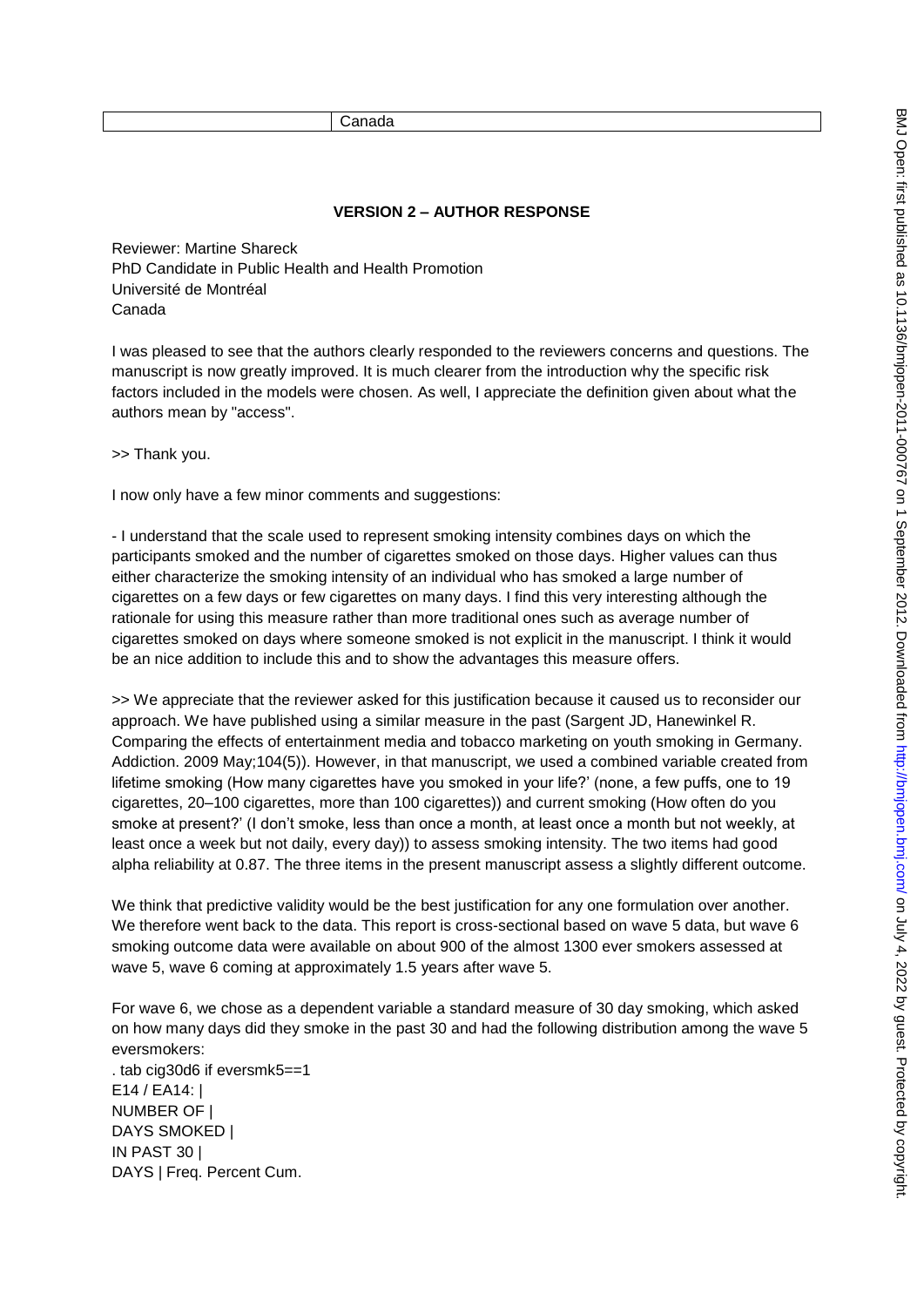BMJ Open: first published as 10.1136/bmjopen-2011-000767 on 1 September 2012. Downloaded from http://bmjopen.bmj.com/ on July 4, 2022 by guest. Protected by copyright BMJ Open: first published as 10.1136/bmjopen-2011-000767 on 1 September 2012. Downloaded from <http://bmjopen.bmj.com/> on July 4, 2022 by guest. Protected by copyright.

--------------+----------------------------------- 0: None | 519 57.99 57.99 1: 1-10 Days | 159 17.77 75.75 2: 11-29 Days | 50 5.59 81.34 3: Every Day | 167 18.66 100.00 --------------+-----------------------------------

Total | 895 100.00

In an ordered logistic regression, we compared the ability of the three item scale used in this study (as mentioned in the methods section, the scale alpha reliability was 0.87) to predict wave 6 30-day smoking status against a two item scale similar to one used in the addiction paper cited above (scale reliability for the two-item scale among the ever smokers was 0.82). The results, shown below, reveal that the two-item predicts 30-day smoking 1.5 years later slightly better than the three-item measure. This was true even when other wave 5 covariates (HONC, smoker identity, smoking expectancies) were added to the predictive model (results not shown)

. ologit cig30d6 twoitem if eversmk5==1, or

Iteration 0: log likelihood = -982.15723 Iteration 1: log likelihood = -817.53081 Iteration 2: log likelihood = -812.09609 Iteration 3:  $log$  likelihood =  $-812.05416$ Iteration 4: log likelihood =  $-812.05415$ 

Ordered logistic regression Number of obs = 895 LR  $chi(1) = 340.21$  $Prob > chi2 = 0.0000$ Log likelihood = -812.05415 Pseudo R2 = 0.1732

----------------------------------------------------------------------------- cig30d6 | Odds Ratio Std. Err. z P>|z| [95% Conf. Interval] -------------+--------------------------------------------------------------- twoitem | 4.687662 .4480021 16.17 0.000 3.886929 5.653352 -------------+----------------------------------------------------------------

/cut1 | 2.014217 .1298302 1.759754 2.268679 /cut2 | 3.172667 .1594867 2.860079 3.485255 /cut3 | 3.671851 .1757176 3.327451 4.016251 ------------------------------------------------------------------------------

. ologit cig30d6 threeitem if eversmk5==1, or

Iteration 0: log likelihood = -982.15723 Iteration 1:  $log$  likelihood =  $-840.09356$ Iteration 2: log likelihood = -836.94117 Iteration 3: log likelihood = -836.92325 Iteration 4: log likelihood =  $-836.92325$ 

Ordered logistic regression Number of obs = 895 LR  $chi2(1) = 290.47$  $Prob > chi2 = 0.0000$